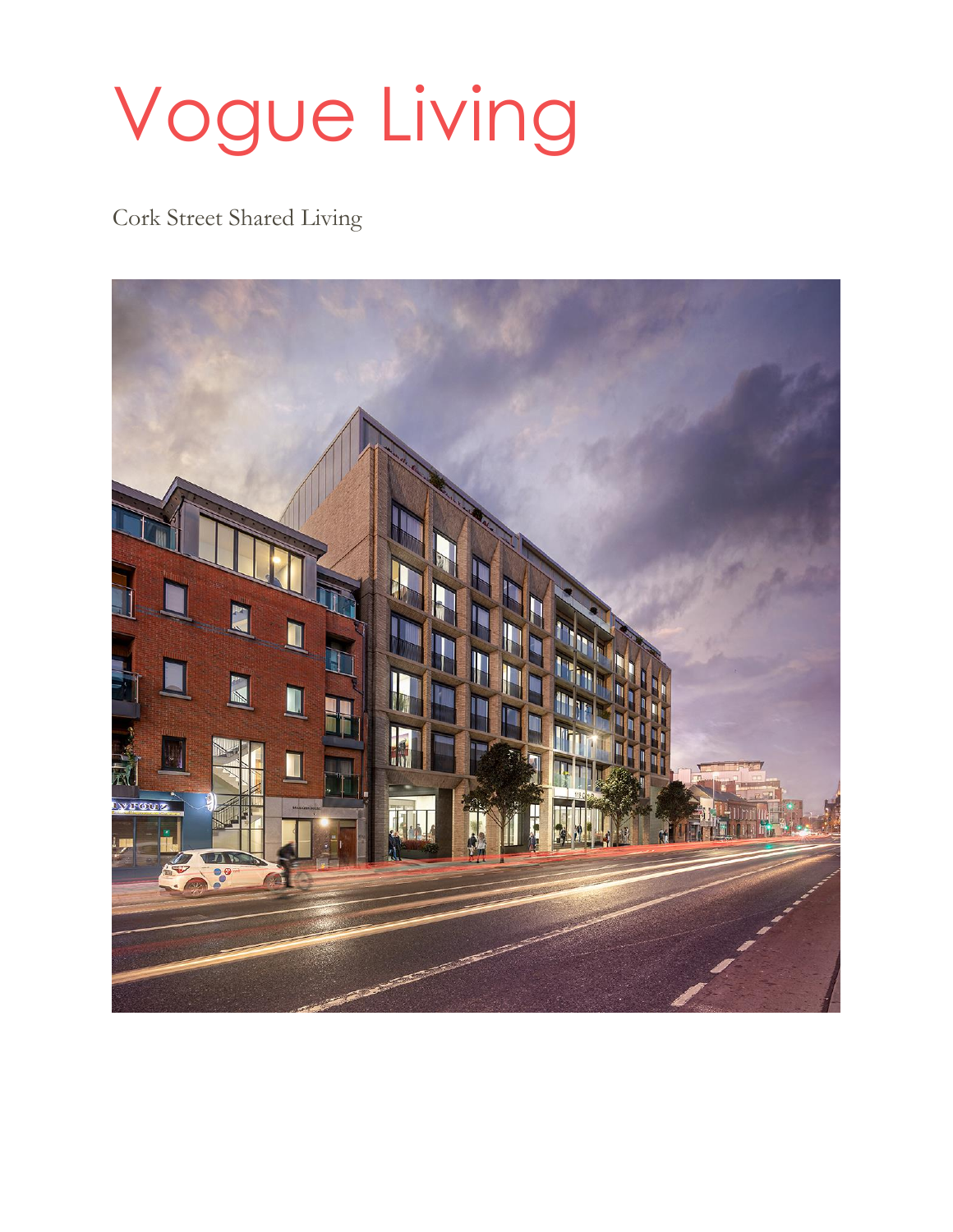## Contents

| I.   |  |
|------|--|
| П.   |  |
| III. |  |
|      |  |
|      |  |
|      |  |
|      |  |
|      |  |
|      |  |
|      |  |
|      |  |
|      |  |
|      |  |
| IV.  |  |
|      |  |
|      |  |
|      |  |
|      |  |
|      |  |
|      |  |
|      |  |
|      |  |
| V.   |  |
|      |  |
|      |  |
|      |  |
|      |  |
|      |  |
|      |  |
|      |  |
|      |  |
|      |  |
|      |  |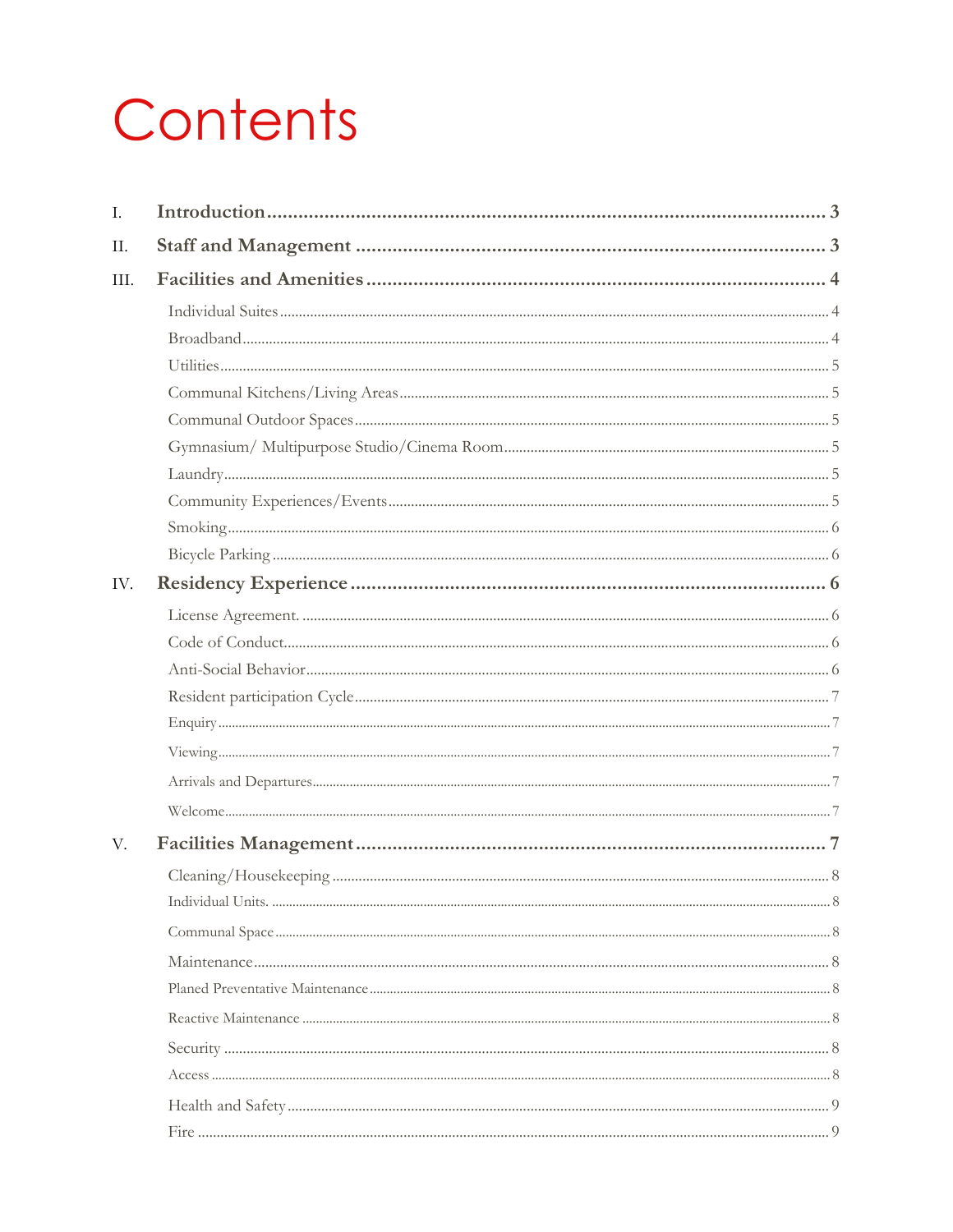VI.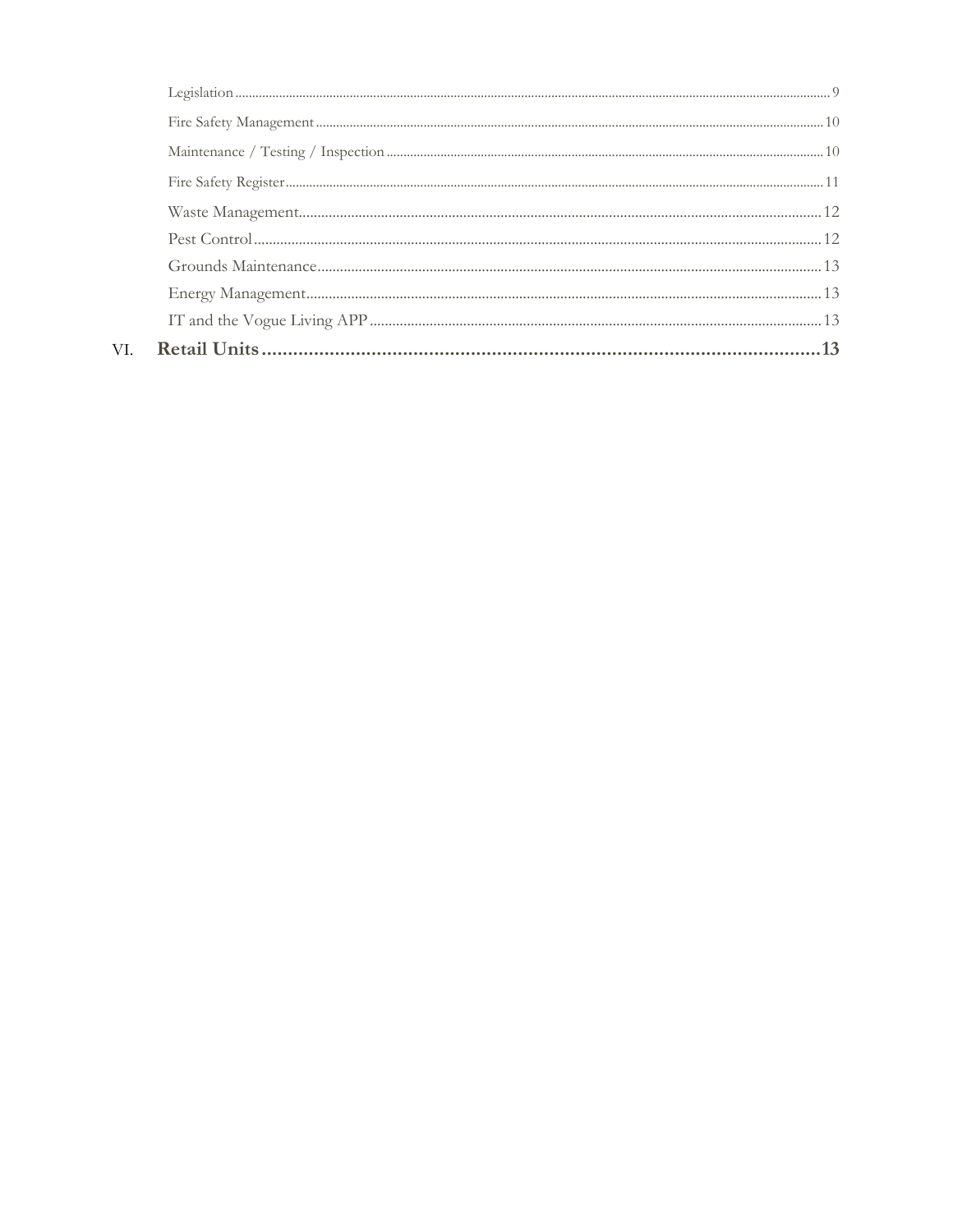### <span id="page-3-0"></span>**Introduction**

Vogue Living provides a new high-quality living experience for young professionals and workers in the heart of Dublin City Centre. Focused on Community interaction functionality and convenience, our members will live in purposefully designed spaces with areas for every need or whim. Each member will have their own private generously sized suite, fully furnished with an en-suite and kitchenette and will also enjoy full use of the onsite facilities to include communal kitchens for sharing food and interaction amongst members, private Gym, Yoga Studio, Laundry, Cinema/Games Room, private Function and Meeting rooms all set within beautifully landscaped outdoor Garden areas. The Vogue Living App will introduce a sense of community and inclusion for members, promoting community interaction and personal wellbeing.

### <span id="page-3-1"></span>Staff and Management

Vogue Living will provide a fully managed Shared Living development with on the ground staff to ensure all members receive the desired living experience. We will have a Core team of staff responsible for both member experience and building function. The Member experience team hours will be concentrated in the hours of early morning and late evening due to our understanding of the resident's work life schedules. Our members will have continuous access to the community App which will allow them access a number of services, from raising a maintenance ticket/organize mailroom collections/laundry service/additional cleaning/booking rooms/booking events and a host of other services at their fingertips.

### Community Relations Manager Responsibilities (CRM)

- Act as Key Point of Contact for Members.
- Create a community environment amongst members using activities/events/experiences to drive this.
- Liaise and connect with the greater surrounding community/clubs/businesses to ensure seamless integration of members within the greater community and vice versa.
- Resolve any member issues that may arise in accordance with member license agreement and management policies.
- Facilitate prospective member viewings as required and welcoming new members.
- Monitor tickets/bookings/complaints received via the member app and if required following up with the relevant teams.
- Liaise with Vogue Living Management Team including Facilities Manager/Reception and  $3^{rd}$  party service providers where appropriate.

#### Facility's Manager Responsibilities

- React to maintenance and repairs as required.
- Monitor the functionality of all facilities within the development.
- Schedule planned preventive maintenance and reactive maintenance.
- Schedule statutory checks, inspections or tests of equipment and machinery in line with legislation.
- Monitor departures via the app to schedule Room maintenance/checks in accordance with management policy's and to prepare room for a new occupant.
- Ensure compliance with Statutory Health and Safety regulations.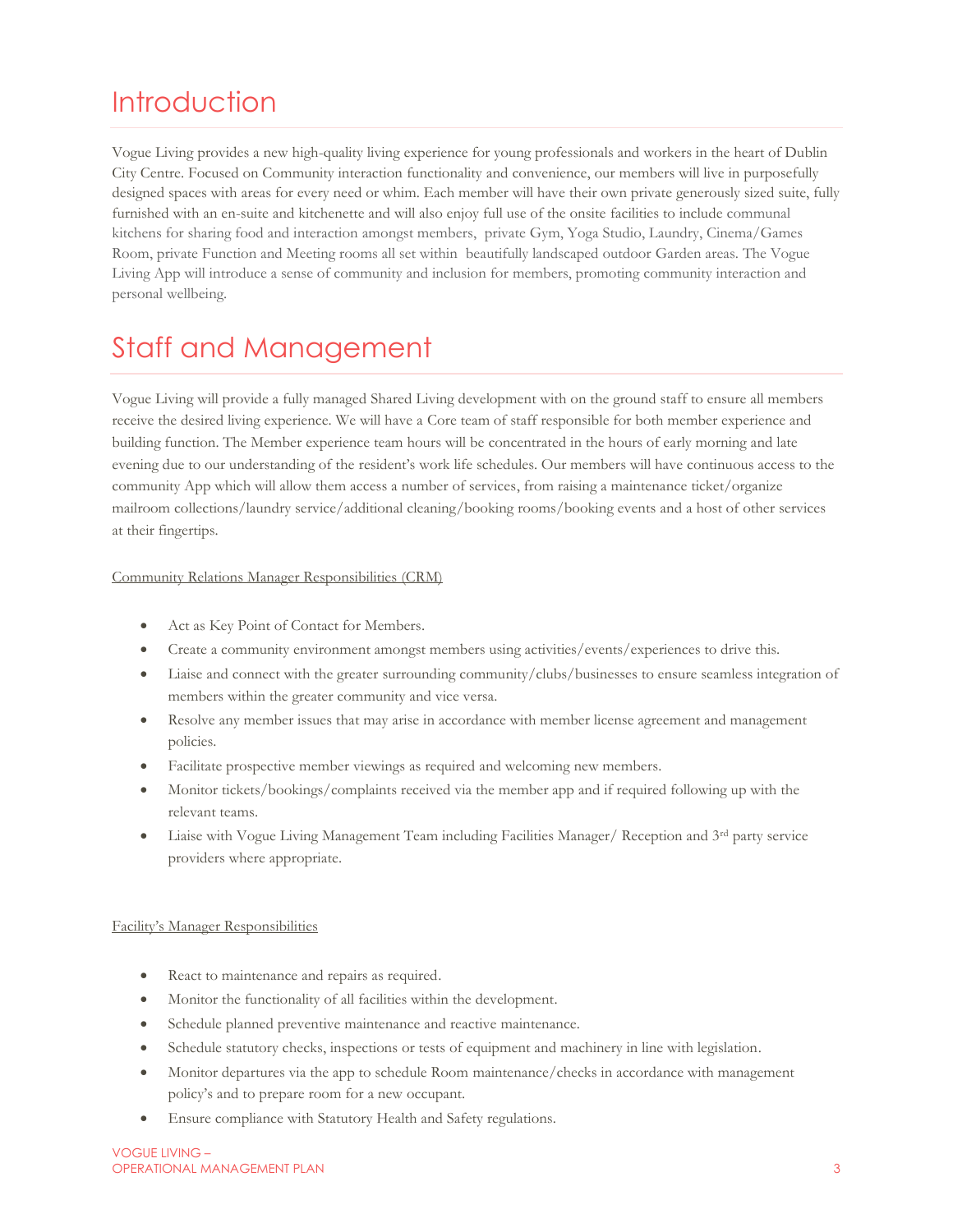#### **Reception**

- Greeting members and guests.
- Receiving post/packages/food deliveries/dry cleaning for members.
- Liaising with members via the app in relation to collection of items.
- Dealing with member queries/requests/issues as required.
- Support the Community Relations Manager in organizing and advertising member activities.

#### Housekeeping

- Daily cleaning of all communal areas including refuse collection from these areas.
- Bi-Weekly cleaning of private suites.
- Weekly linen exchange.
- Monitor departures via the app to schedule a full deep clean and sanitisation in accordance with management policies to prepare room for a new occupant.
- Any additional measures which are required to maintain a safe environment for all members which may include but are not limited to additional deep cleaning and regular sanitation of communal areas.
- The health and safety of our members is paramount to Vogue Living and we will implement any necessary increases to the cleaning/sanitsation schedule necessary to ensure compliance with all Public Health Guidelines in place at the time.

#### Security Manager Responsibilities

- Security staff will be on site 24hours a day to ensure that safety and comfort of members
- Ensure no antisocial behavior occurs within the development with particular regard to the pedestrian link between Cork Street /John Street and the Cork Street ground level outdoor seating area.
- Monitor CCTV

### <span id="page-4-0"></span>Facilities and Amenities

### <span id="page-4-1"></span>**Individual Suites**

The Vogue Shared Living experience commands an increased focus on supporting tenants and their wellbeing with purposeful design, collaboration and innovation to create a sense of pride for the occupier. All Vogue Living suites are en suite and fully furnished, including a work station and separate seating/relaxing area, a functional kitchenette with a 2 ring induction hob, microwave, fridge and cutlery and delph provided. Within the suites a focus has been given to ensure maximum storage and functionality. This arrangement allows for flexibility and privacy outside of the communal living/kitchen areas included on each floor.

### <span id="page-4-2"></span>**Broadband**

High speed broadband Wi-Fi will be available throughout the entire development at no additional cost to members.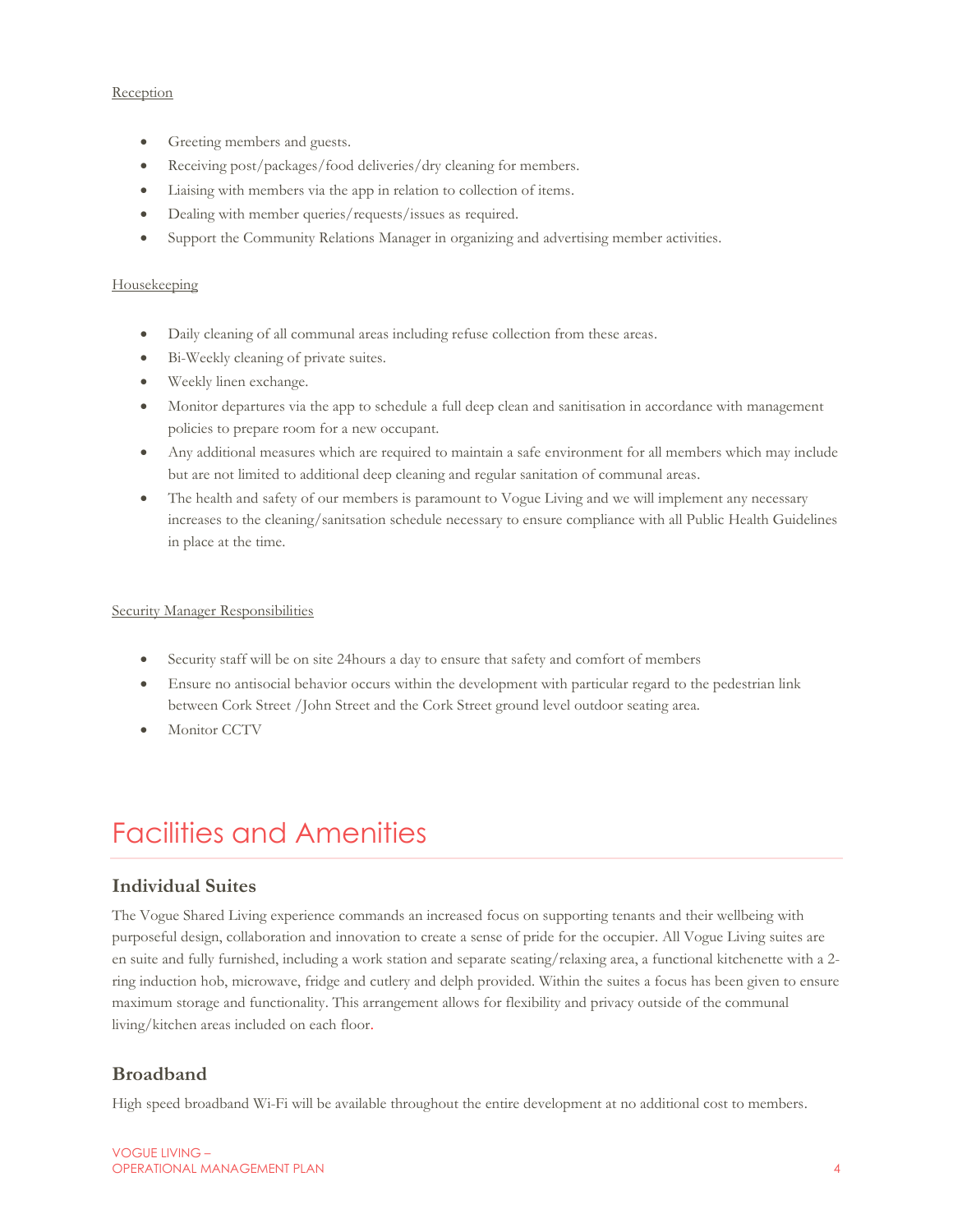### <span id="page-5-0"></span>**Utilities**

All utility charges are included in the license agreement price, Vogue Living members conveniently only have one monthly bill with everything accounted for.

### <span id="page-5-1"></span>**Communal Kitchens/Living Areas**

Large well designed functional communal areas are integral to the success and continuing appeal of the Shared Living way of life. The upkeep and functionality of these areas is paramount to ensure the desired Vogue living experience. These Communal areas will be cleaned daily to ensure a pleasant and inviting experience for all members who use them. The kitchens are being designed in a way that they can easily accommodate members cooking whilst maintain a safe social distance should it be necessary. Each Kitchen will have a number of stations which can house everything the member needs to cook using only that station. If the public health guidelines indicate it, the app can also be used by members to book a station for a set period of time. This will also allow housekeeping to monitor the bookings and to sanitize the stations after use. The members are expected to clean up after themselves in the kitchens, and the housekeeping will be a backup to this and will be responsible for sanitizing the areas. It is under the remit of the Facilities Manager to ensure upkeep of standards for these areas. Any areas found to not meet the standards by a member can be flagged to the team via the app which will be monitored by staff.

Essential Items such as Disinfectant/Washing up Liquid/Dishwasher Tablets/Kitchen Roll will be monitored and replenished on an as required basis.

### <span id="page-5-2"></span>**Communal Outdoor Spaces**

External Amenity areas and a roof garden area are provided to enhance the living experience of members, they will be maintained on a weekly basis and an as required basis by the Facilities Mangers team, including refuse collection and landscaping as required in specific areas. They will be landscaped and planted in order to create an enjoyable useable outdoor space.

### <span id="page-5-3"></span>**Gymnasium/ Yoga Room/Cinema Room/Meeting Room/Function Room**

All members will have access to these areas either within arranged member events/classes or privately booked, with the exception of the gym which will have 24hr access to the gym equipment. If guidelines at the time of completion require social distancing to be adhered to then measures can be implemented to achieve this, and if required a booking system can be implemented using the Vogue Living app. It is envisaged that the members who use the facilities will wipe all equipment they have used with the cleaning/sanitization products provided. Housekeeping will spot check each area at intervals during the day to ensure standards are met and cleaned and sanitized daily. Members can also flag any issues they find with the cleanliness of an area to the team via the app.

### <span id="page-5-4"></span>**Laundry**

A laundry room with wash/dry/Iron facilities is provided for members on a pay as you use basis. Additional services such as dry cleaning can be organized through the Vogue Living App or at reception.

### <span id="page-5-5"></span>**Community Experiences/Events**

It is a key responsibility of the Community Relations Manager (CRM) to coordinate events and experiences to build and sustain a positive and rewarding community atmosphere amongst all members. Examples of such include but are not limited to book clubs/drama clubs/art showing/Language classes/Poetry reading/Games Nights/Running/Fitness club. These will be advertised and arranged with members via the app and signage in communal areas. It is also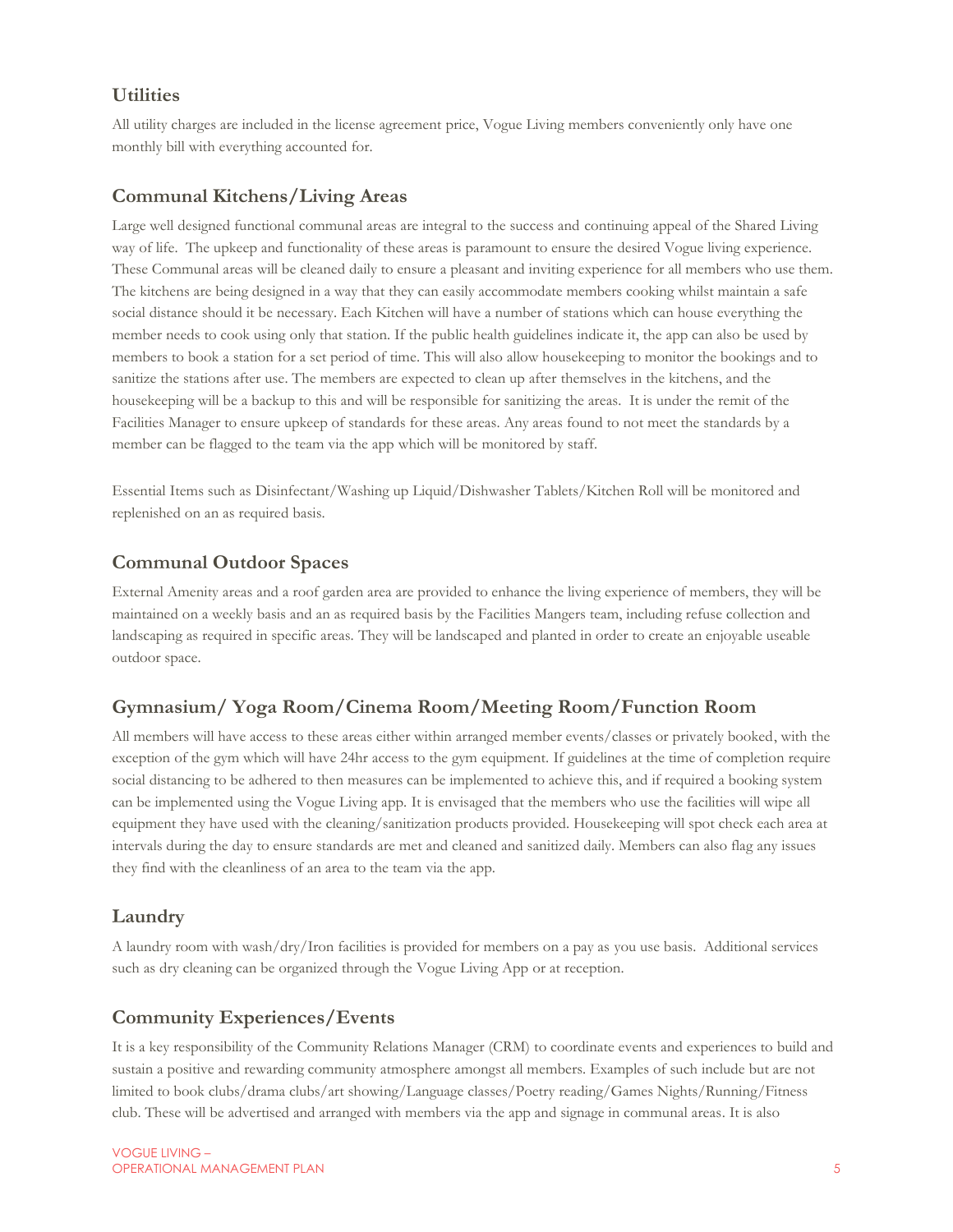encouraged that members hold their own events and the Vogue Living Community relations manager will be available to assist.

### <span id="page-6-0"></span>**Smoking**

All areas in the building are nonsmoking including all of the private suites. A designated external smoking area will be provided for members and staff use.

### <span id="page-6-1"></span>**Bicycle Parking**

As per guidelines in the Sustainable Urban Housing: Design Standards for New Apartments Guidelines for Planning Authorities 2018, we have provided for secure underground bicycle parking for our members which is accessed via an electronic gate and has secure direct access to the building. The Bicycle parking area will be monitored via CCTV. There are also a number of surface level bicycle parking spaces provided at two locations and these will also be monitored by CCTV

### <span id="page-6-2"></span>Residency Experience

### <span id="page-6-3"></span>**License Agreement.**

Members of the Vogue Living community will become so under license agreement which will cover matters such as occupancy term, code of Conduct, Health and Safety procedures, and disciplinary procedures

### <span id="page-6-4"></span>**Code of Conduct**

As part of both the welcome procedure on moving in day and the electronic registration procedure, members will be made aware of the Vogue Living Code of Conduct. The code of conduct will establish best practice for the use of facilities and conduct. Members will agree to this code and it will form part of the license agreement. In the event that a member did not adhere to the code of conduct the following outline procedure would apply.

Outline Community Relations Manager Procedure for Violation of Code of Conduct.

- 1. Determine the severity of the incident
- 2. Apply appropriate action dependent of the severity of the incident (or number of previous violations member may have committed in this residency agreement)
- Action 1 Speak with member to advise of the issue and ask them to refresh themselves of the code of conduct
- Action 2 Issue a Formal letter to member advising them of the violation and the risk that further violations may result in the termination of their license agreement
- Action 3. Termination of License agreement and Eviction of Tennant.

### <span id="page-6-5"></span>**Anti-Social Behavior**

VOGUE LIVING – OPERATIONAL MANAGEMENT PLAN 6 The comfort and safety of our members is paramount and any Antisocial behavior either observed by our team or reported by a member will be dealt with in accordance with license agreement and Management policy's. This is the remit of the Security Manager and the Community Relations Manager.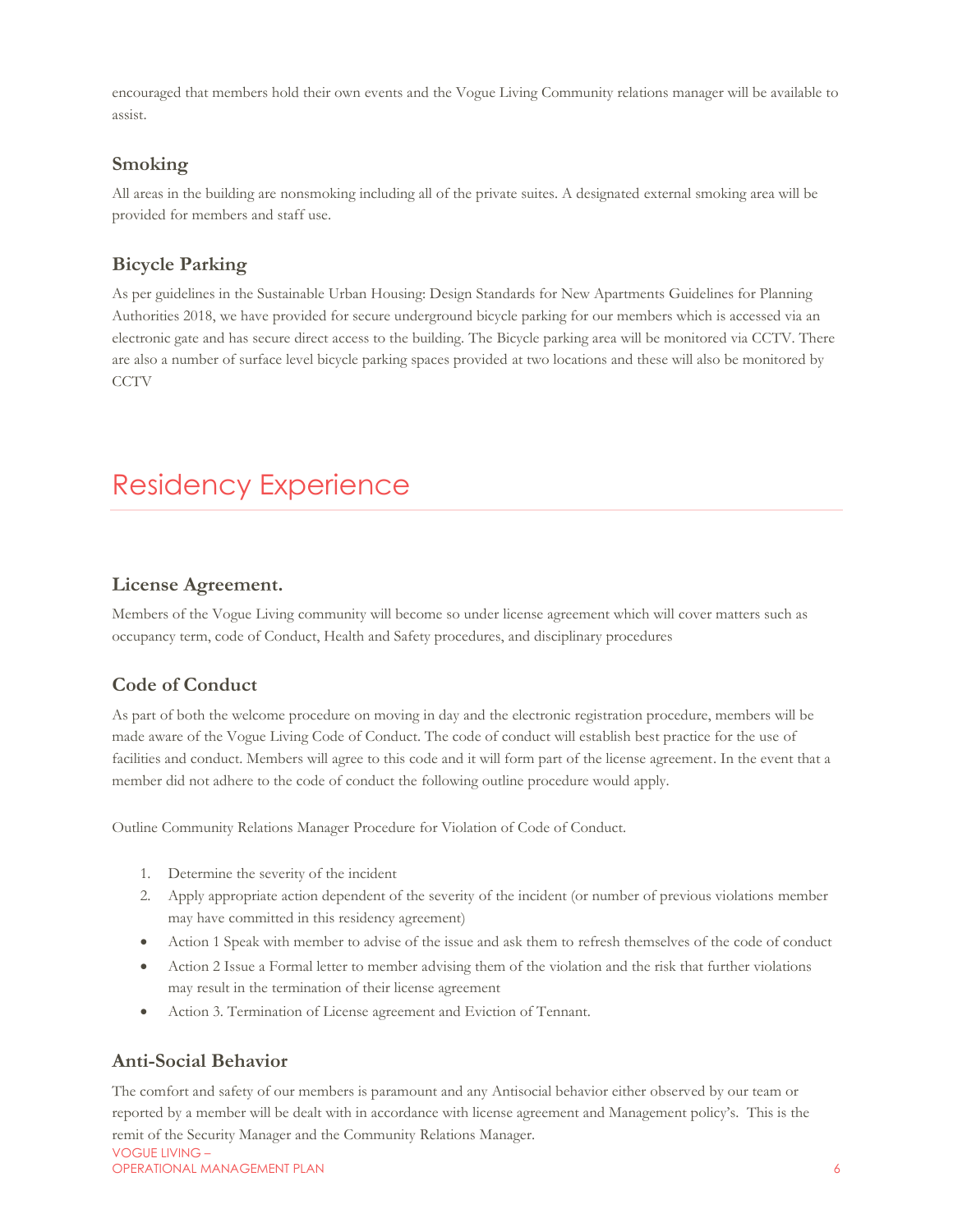### <span id="page-7-0"></span>**Resident participation Cycle**

### <span id="page-7-1"></span>**Enquiry**

We envisage the majority of enquiries will be online through the website or app; however reception will be equipped to take telephone enquiries and direct them to the online platform or link them in with the Community Relations Team for new enquiries.

### <span id="page-7-2"></span>**Viewing**

It is envisaged in line with international experience that a large number of bookings will be completed entirely online and without the need for prior viewing. However, viewing is possible and is organized via the app with the Community Relations Team. If possible, the team may facilitate walk in viewings, but this is not guaranteed, and it is recommended to book online or with the Team in advance.

- Viewings will occur on a need basis and organized at an appropriate time considering existing member needs and events occurring at the time.
- The Community Relations Manager will lead the tours, or where not possible, delegate to an appropriate team member.

### <span id="page-7-3"></span>**Arrivals and Departures**

During busy times, e.g. building launch/ Christmas and any other times determined "busy" by the number of arrivals/ departures booked on any given day via the app, a time slot will be allocated to arriving members. This time slot procedure will allow for each new member to receive the necessary attention of the welcome team to feel welcomed home and have any queries they have sufficiently answered. Departing members will notify of their intended departure date via the app and once received the facilities management team will manage out the maintenance and cleaning procedures required after the departure. The departing member can leave the premises at any time up to 1pm on the day of departure.

### <span id="page-7-4"></span>**Welcome**

The Welcome procedure will involve taking members through all they need to know about the Building Vogue Living Community and App, issuing of a hard copy of the welcome pack and ensuring any members queries are answered.

The Community Relations Manager will be responsible for issuing and updating the welcome packs for members. The Welcome pack will contain all the information a new member will need to become an integrated member of the Vogue Living Community including Building information, operating procedures, Health and safety procedures, Fire Evacuation procedures and a copy of the Vogue living Code of Conduct.

### <span id="page-7-5"></span>Facilities Management

The Facilities Management will have responsibility on the overall functionality and maintenance of the fabric of the building and all aspects of the internal working of the building.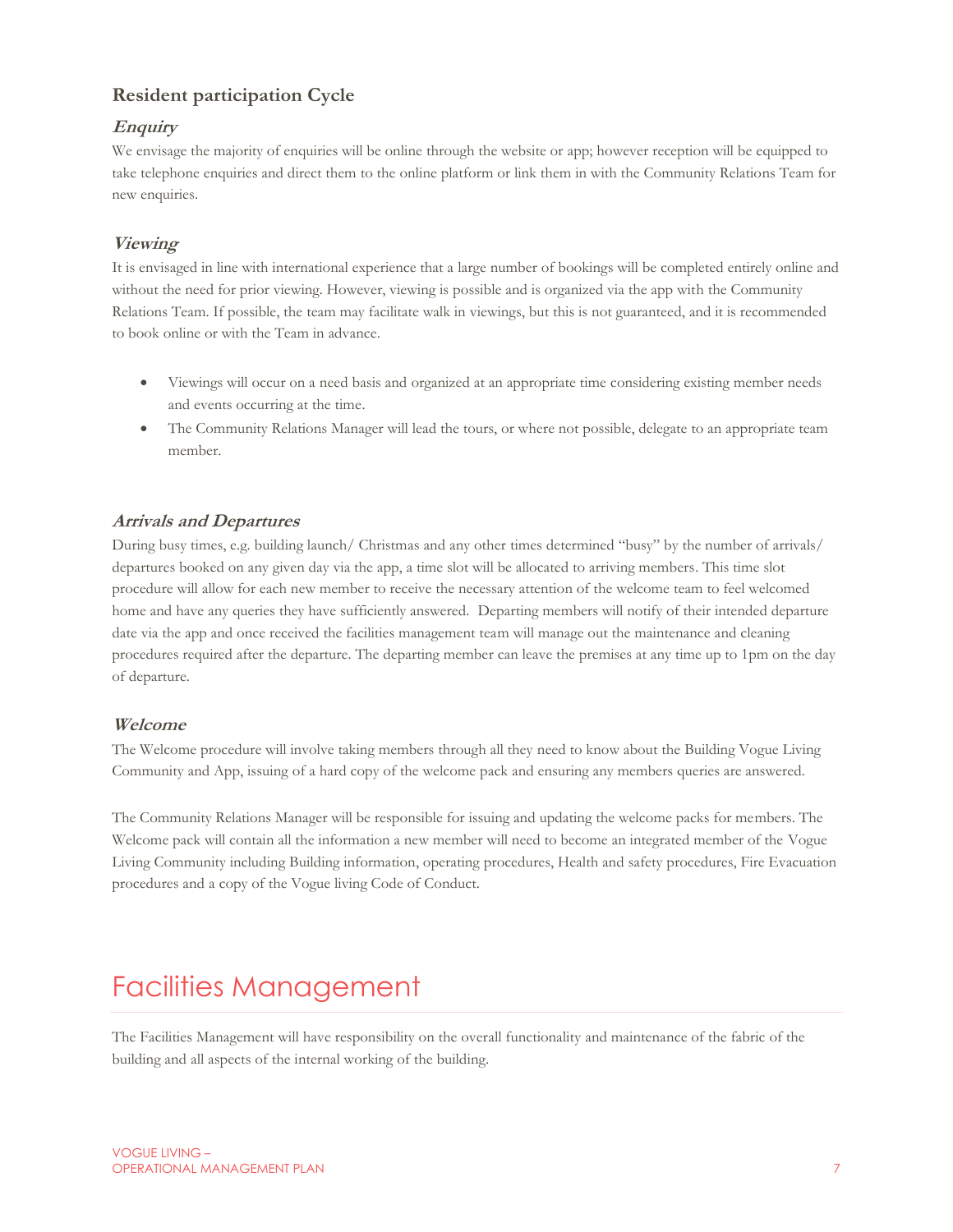### <span id="page-8-0"></span>**Cleaning/Housekeeping**

### <span id="page-8-1"></span>**Individual Units.**

Cleaned on a biweekly basis and linen exchange on a weekly basis. Outside of these bi-weekly times members will be responsible for emptying their own refuse from individual units to refuse storage area on ground floor. There are a number of housekeeping storage rooms provided for in the development and a small supply of linen will be held on the premises within the storage areas for additional linen change requests. Delivery of linen will occur once per week and will be timed as to reduce disruption to members and public. There are two options for drop off area for the delivery of linen.

- At the rear of the development accessed via the John Street road through the basement.
- From Cork Street, we are in consultation with DCC in relation to introducing yellow lines to transverse the fire tender access route from cork street or the creation of a loading bay. A loading bay is preferable however we will adhere to whichever option DCC deem appropriate.

### <span id="page-8-2"></span>**Communal Space**

All communal areas will be cleaned on a daily basis and, in appropriate areas, monitored throughout the day. Members will be supplied with appropriate cleaning equipment to clean up after themselves in the interest of cleanliness and hygiene in the appropriate spaces, for example in the communal kitchen and Gym.

### <span id="page-8-3"></span>**Maintenance**

### <span id="page-8-4"></span>**Planed Preventative Maintenance**

The Facilities Manager will implement a comprehensive maintenance time table to coordinate the Planned Preventative maintenance of all nonspecific appliances/fixtures/fittings and also ensure the appropriate subcontractors are engaged and all specific maintenance required is adhered to in line with statutory regulations and at best practice procedures to ensure the highest standards are achieved and maintained

### <span id="page-8-5"></span>**Reactive Maintenance**

Members will be able to log tickets and any repairs required directly on the app, the FM team will then liaise with the appropriate personnel or outside contractors to ensure any repairs/or replacements where necessary are carried out in a timely fashion and with minimum disruption to members. Members will be able to keep updated with the status of their ticket via the app.

### <span id="page-8-6"></span>**Security**

24 Hour Security will be onsite to ensure the security of our members and all users of the premises. Of particular concern is the discouragement of any antisocial behaviors occurring in the front façade seating area of Cork Street and the Cork Street John street pedestrian link, with this in mind these areas will be fully lit and monitored via visible security personnel and CCTV ,which will discourage congregation in these areas. All communal areas will be monitored via CCTV in order to provide security and reassurance to our members and will be available for the Client Relations Manager to be able to review if any code of conduct breaches were to occur in these areas.

### <span id="page-8-7"></span>**Access**

Access to the premises is provided for in two main areas either via the St John Street entrance through the secured bicycle parking basement or via the main entrance on Cork Street. All entrances will be monitored by CCTV. The John Street entrance will only be accessible to members via their secure digital signature on the app. There will also be the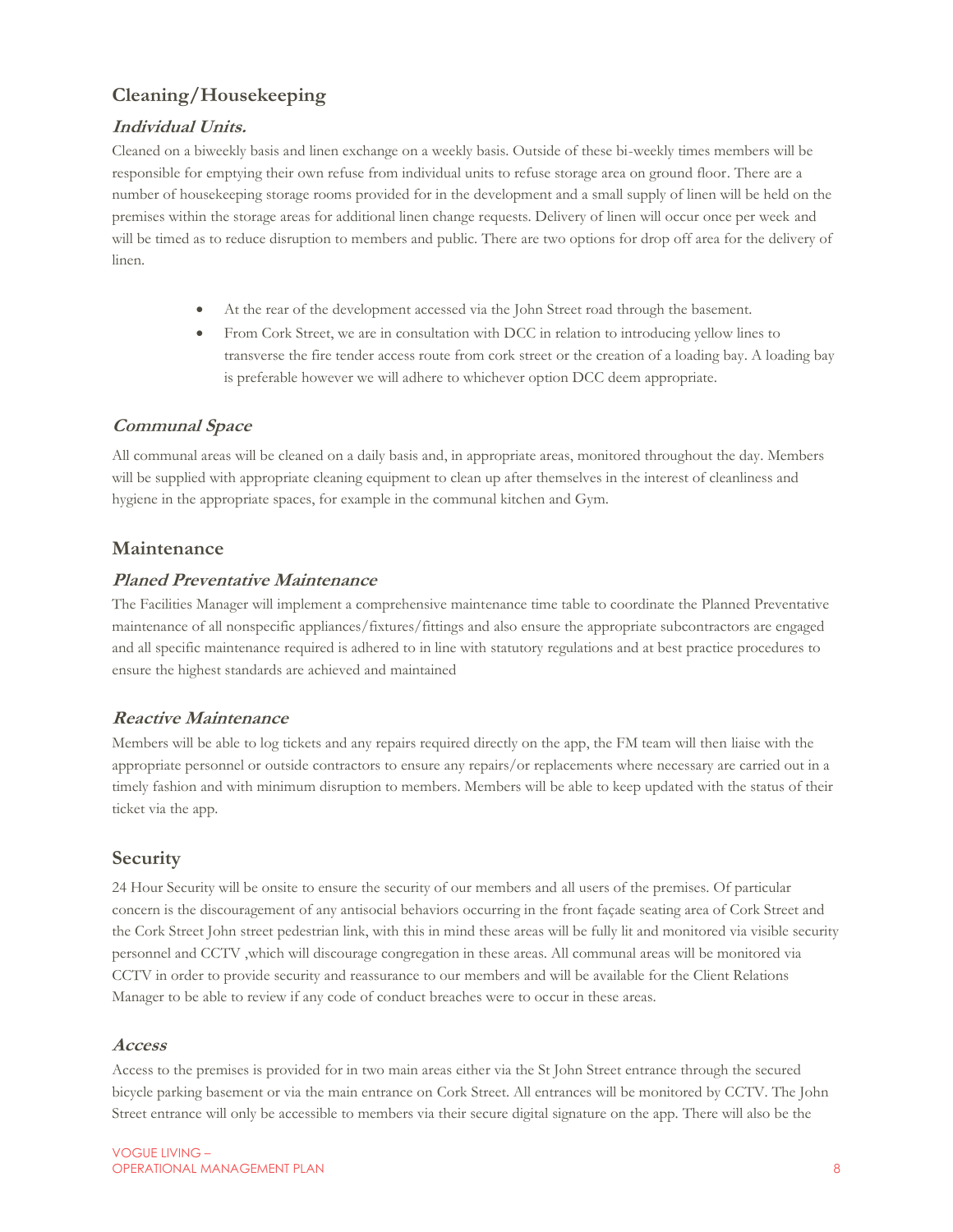option of a personal key card or fob in addition to the app however it is foreseen that the majority of members will rely on their smartphones and watches for access with only a small number requiring physical fobs/cards.

The Cork Street entrance will be the main entrance and will have the added security of the reception desk monitoring activity as well as access into the private living areas only being accessible with the members personal secure digital signature.

Members personal digital signatures will also be used to access communal amenity rooms such as the Gym and Laundry rooms and can also be utilized to control the extent of movement throughout the building as well as the times of access.

In the event that a fob or card is lost or stolen, the system can cancel the lost digital signature and issue and new one to the member.

### <span id="page-9-0"></span>**Health and Safety**

External Consultant specialists will undertake risk assessments in the following areas prior to occupancy of the building.

- Fire Risk Assessment
- Health and Safety Risk Assessment
- Water Risk Assessment.

These assessments will be actioned towards the build completion so as to allow the assessment of the building as operational and will be the basis of Safety Management plans which will be implemented to the best practice procedures in line regulation and guidelines and in compliance with all relevant legislation including Safety, Health and Welfare at work Act 2005 and The Workplace Chapter of Safety, Health and Welfare at Work(General Application) Regulations 2007. Under section 19 of the Health and Safety and welfare at work act an employer must identify hazards, assess risks and have written risk assessments to include any unusual or site-specific risks. Employers are required to carry out these assessments and record these in the safety statement. Staff will partake in the appropriate Health and Safety training and workshops, e.g. manual handling/machinery use as applys for their role.

### <span id="page-9-1"></span>**Fire**

### <span id="page-9-2"></span>**Legislation Fire Services Act 1981 & 2003**

Section 18 (2) of the Fire Services Act, 1981 & 2003, places a duty on persons having control over premises used for the provision of sleeping accommodation to take all reasonable measures to: "guard against the outbreak of fire on such premises", and "ensure as far as is reasonably practicable, the safety of persons on the premises in the event of an outbreak of fire".

Section 18 (3) of the Fire Services Act, 1981, places a duty on every person on such premises to "conduct themselves in such a way as to ensure that as far as is reasonably practicable any person on the premises is not exposed to danger from fire as a consequence of any act or omission of that person". Fire Safety Policies and Procedures will be developed before the premises is occupied and will be included in the Members welcome pack and induction.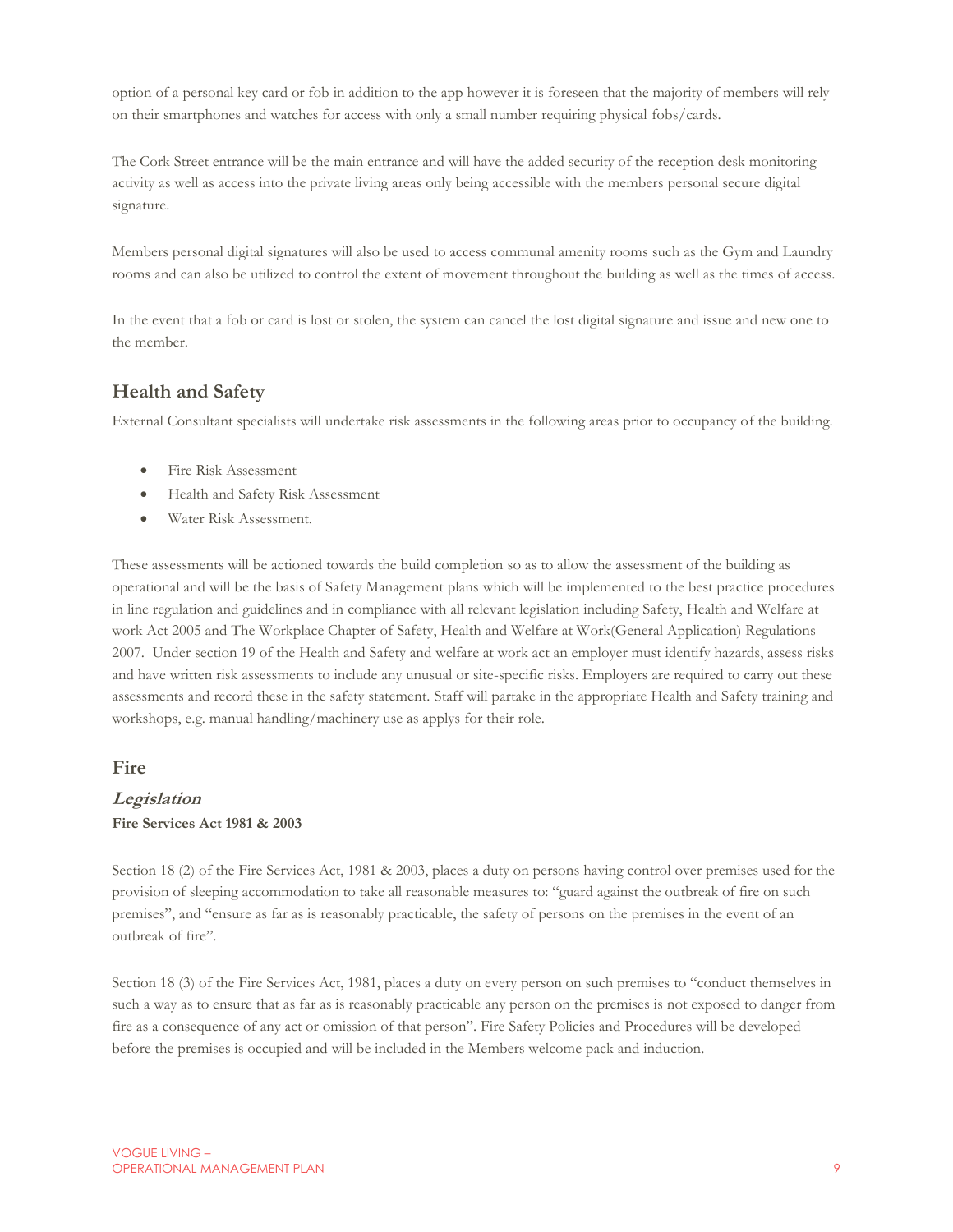While a management/maintenance agent may be employed to carry out general maintenance and management, including Fire Safety Management, the ultimate responsibility will lie with the Facilities Manager to ensure that all fire safety obligations are fulfilled at all times.

#### **Building Control Act 1990**

The Building Control Act, 1990, provides for matters relating to the construction, alteration, extension or change of use of buildings. The Building Regulations, 1997, set out the requirements, including fire safety requirements, to be observed in the design and construction of certain buildings or works. The Building Control Regulations, 1997 prescribe certain requirements to be observed in relation to the design and construction of buildings or works, including application for fire safety certificates and notice of commencement of works. Vogue Living will comply with all requirements of the Building Control Act, Building Control Regulations and Building Regulations.

### <span id="page-10-0"></span>**Fire Safety Management**

Fire safety management will be the responsibility of the Facilities Manager. It is envisaged the Facilities Manager will contract outside experts to assist in the development of fire safety policy documents and implementation. It will include the maintenance of all fire safety devices and systems within the building including for example, fire detection and alarm systems, emergency lighting, ventilation systems, fire doors etc. In addition, housekeeping of escape corridors, waste management, building and site access and egress together with fire safety instruction and evacuation plans and drills to be designed implemented and audited as necessary.

Those responsible for all these aspects of fire safety will be readily identifiable and relevant contact details will be known to residents through the welcome pack and available through the APP

### <span id="page-10-1"></span>**Maintenance / Testing / Inspection**

On-going, routine and planned testing and servicing of fire safety equipment and systems is an essential part of the process to ensure all reasonable measures to guard against the outbreak of fire on such premises and to ensure as far as is reasonably practicable the safety of persons on the premises in the event of an outbreak of fire. All testing and servicing of fire safety equipment and systems will be carried out by a competent person in accordance with relevant Standards and Manufacturers requirements and recorded in the Fire Safety Register with all relevant certificates.

Example Routine Maintenance Program

| Equipment            | Daily | Weekly | Monthl | $\mathfrak{Z}$ | $\Omega$ |      |       |       |       | 5     | 10    | Manf      |
|----------------------|-------|--------|--------|----------------|----------|------|-------|-------|-------|-------|-------|-----------|
|                      |       |        |        | Mont           | Mont     | Year | Years | Years | Years | Years | Years | Installer |
|                      |       |        |        | $h$ lv         | $h$ lv   |      |       |       |       |       |       |           |
| <b>Escape Routes</b> | X     | X      | X      | X              | X        | X    |       |       |       |       |       |           |
| and Fire Exit        |       |        |        |                |          |      |       |       |       |       |       |           |
| Doors                |       |        |        |                |          |      |       |       |       |       |       |           |
| Fire Hydrant         |       | X      |        |                |          | X    |       |       |       |       |       |           |
| Portable Fire        | X     |        | X      |                |          | X    |       | X     |       |       | X     |           |
| Extinguisher         |       |        |        |                |          |      |       |       |       |       |       |           |
| Fire Hose Reel       | X     |        | X      |                |          | X    |       |       |       | X     |       |           |
| Fire Blanket         |       |        |        |                |          | X    |       |       |       |       |       | X         |
| Sprinkler System     |       | X      | X      | X              | X        | X    |       | X     |       |       | X     | X         |
| Fixed Fire           |       | X      | X      | X              | X        | X    |       |       |       |       |       |           |
| extinguishing        |       |        |        |                |          |      |       |       |       |       |       |           |
| System               |       |        |        |                |          |      |       |       |       |       |       |           |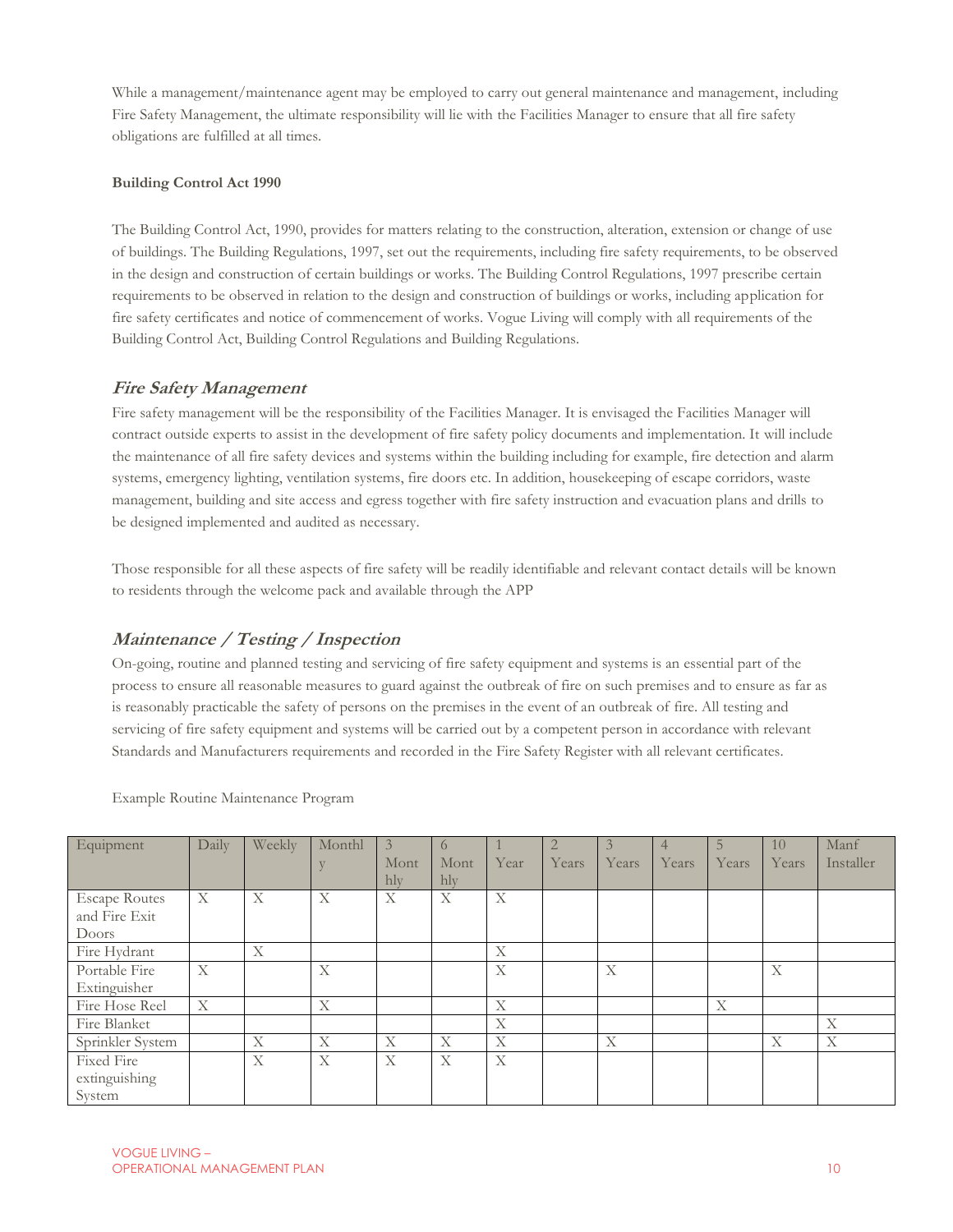| Fire Detection    | $\boldsymbol{\mathrm{X}}$ | X              |   | X                         |                           | X           |   |   |  | $\mathbf X$ |
|-------------------|---------------------------|----------------|---|---------------------------|---------------------------|-------------|---|---|--|-------------|
| and Alarm         |                           |                |   |                           |                           |             |   |   |  |             |
| System            |                           |                |   |                           |                           |             |   |   |  |             |
| Fire Mains (Wet   |                           |                |   |                           | X                         | X           |   |   |  |             |
| & Dry)            |                           |                |   |                           |                           |             |   |   |  |             |
| Fire Doors        |                           |                | X |                           | X                         |             |   |   |  |             |
| Emergency         | X                         | X              | X | $\boldsymbol{\mathrm{X}}$ |                           | X           |   | X |  |             |
| Lighting          |                           |                |   |                           |                           |             |   |   |  |             |
| Automatic Door    | $\mathbf{X}$              | X              | X |                           | $\boldsymbol{\mathrm{X}}$ | $\mathbf X$ |   |   |  |             |
| releases          |                           |                |   |                           |                           |             |   |   |  |             |
| Gas Installations |                           |                |   |                           |                           | $\mathbf X$ |   |   |  | X           |
| Gas Detection     | $\boldsymbol{\mathrm{X}}$ |                |   |                           |                           | $\mathbf X$ |   |   |  | X           |
| Systems           |                           |                |   |                           |                           |             |   |   |  |             |
| Smoke Control     |                           | $\overline{X}$ |   | X                         |                           | X           |   |   |  | $\mathbf X$ |
| Systems           |                           |                |   |                           |                           |             |   |   |  |             |
| Ventilation &     |                           |                |   |                           |                           |             | X |   |  |             |
| Air-Conditioning  |                           |                |   |                           |                           |             |   |   |  |             |
| ductwork          |                           |                |   |                           |                           |             |   |   |  |             |

### <span id="page-11-0"></span>**Fire Safety Register**

A Fire Safety Register will be kept on site and recorded as required by a designated staff member. This will include the following;

- Details of Premises (Address, Owner, Management Company)
- Fire Safety Training Records
- Details of Fire Fighting Equipment (Inventory, Inspection & Maintenance)
- Details of Fire Protection Equipment (Inventory, Inspection & Maintenance)
- Details of Emergency Lighting System (Installation, Inspection, Maintenance and works carried out)
- Details of Fire Detection and Alarm System (Zones, Detectors, Call Points, Inspections, Works carried out)
- Details of Fire Doors (Inventory, Inspections, Maintenance and Works carried out)
- Details of fire incidents and false alarms that occur and action taken.
- Copies of all certificates of Inspection and Maintenance.

### **Residents (Members) Responsibilities**

Members will be provided with a Site-Specific Fire Safety Procedure and Information document for Vogue Living including, for example the Fire Detection and Alarm System "Cause and Effect". During induction and at regular intervals Members will be made aware of the Fire Safety Procedure and Members responsibilities in relation to Fire Safety e.g. Fire-fighting equipment should never be mishandled or tampered with. Fire doors should not be modified, tampered with, or propped open within the common areas.

Special instructions for escape in the event of fire will be posted on the back of each Shared Living Suite door. The instructions will also include a floor plan and the following information:

- the action to be taken in the event of fire
- the action to be taken on discovering a fire or hearing the fire alarm
- the procedure for calling the fire brigade
- the location of all relevant escape routes from the building (on the floor plan)
- the location of fire alarm call points and the fire alarm control panel(s)
- the location of fire-fighting equipment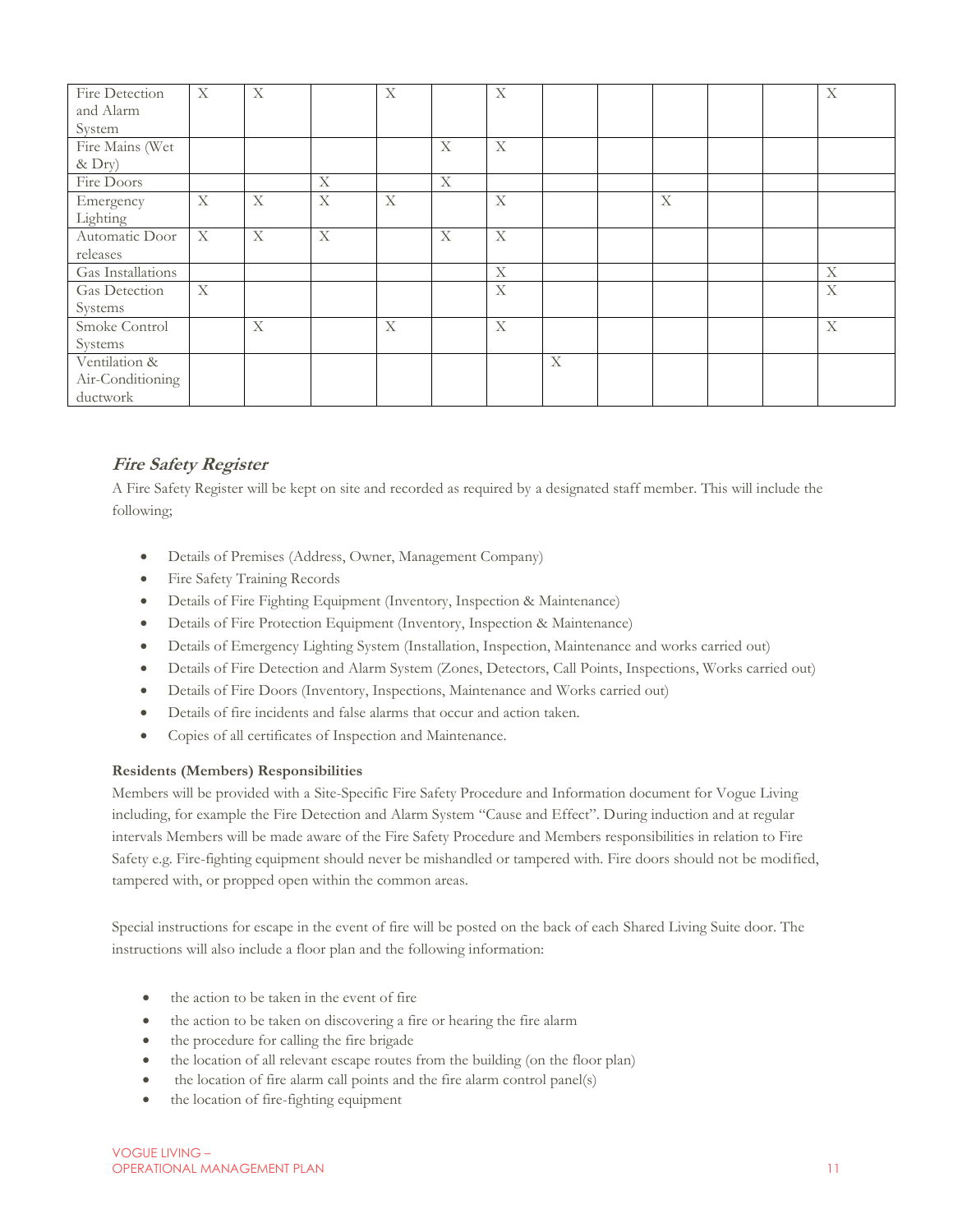#### **Pre-Fire Planning / Familiarization Visits**

A Pre-Fire plan will be developed with Dublin Fire Brigade using DFB's Pre-Fire Planning template. Familiarisation visits will also be accommodated to Dublin Fire Brigade as required.

### <span id="page-12-0"></span>**Waste Management**

A communal Waste Storage Area (WSA) has been allocated within the development to accommodate waste arising from the members. The WSA is located on ground floor level. All members will have access to the WSA, but it is envisaged that they will empty their waste into the Area Waste Stations (AWS) located on each floor in the communal kitchen Living areas and will only require access to the WSA, to dispose of Waste Electrical and Electronic Equipment (WEEE), lightbulbs and waste cooking oil. The Housekeeping staff will remove waste from the AWS to the WSA.

Members will be required to separate their waste into the four main categories

- DMR (Dry Mixed Recyclables)
- MNR (Mixed Non-Recyclable)
- Organic Waste; and
- Glass.

Segregated bins for DMR, MNR, organic waste and glass will be provided within the kitchens/dining areas of the shared living units by the building management company. Additional bins for segregation of DMR and MNR will also be provided in the common areas, where appropriate. Resident's bedrooms will have bins for DMR, MNR and organic waste segregation. Residents will be required to segregate their waste as above into the provided receptacles.

Waste collection will occur on Cork Street for all of the developments waste receptacles. The facilities managemer or waste management company (depending on the agreement) will be responsible for conveying waste receptacles from the shared living and office WSAs to the curtilage for collection. Retail and food & beverage units will be responsible for moving their own waste to Cork Street for collection but will occur in consultation with the residential management in order to ensure minimum number of receptacles on the curtilage at any one point.

The waste collection times/days will be staggered for the different waste types to reduce the number of bins required to be presented for collection/emptying at the collection point on Cork Street at any one time. Waste will only be presented for collection in a manner that will not endanger health, create a risk to traffic, harm the environment or create a nuisance through odors or litter. All waste receptacles presented for collection will be clearly identified as required by waste legislation and the requirements of the DCC Waste Bye-Laws.

### <span id="page-12-1"></span>**Pest Control**

The Facilities Manager will engage in a pest management program which will include engaging contractors to maintain a pest free environment throughout the development by provision of both a preventative and responsive service to eradicate any pests and vermin without the creation of a health & safety hazard to Vogue living members/staff/patrons and public; Exterminates rodents and infestations of insects and removes the problems associated with birds. The contractors engaged must use approved pesticide products and pest control techniques in accordance with all applicable laws and best Industry practice.